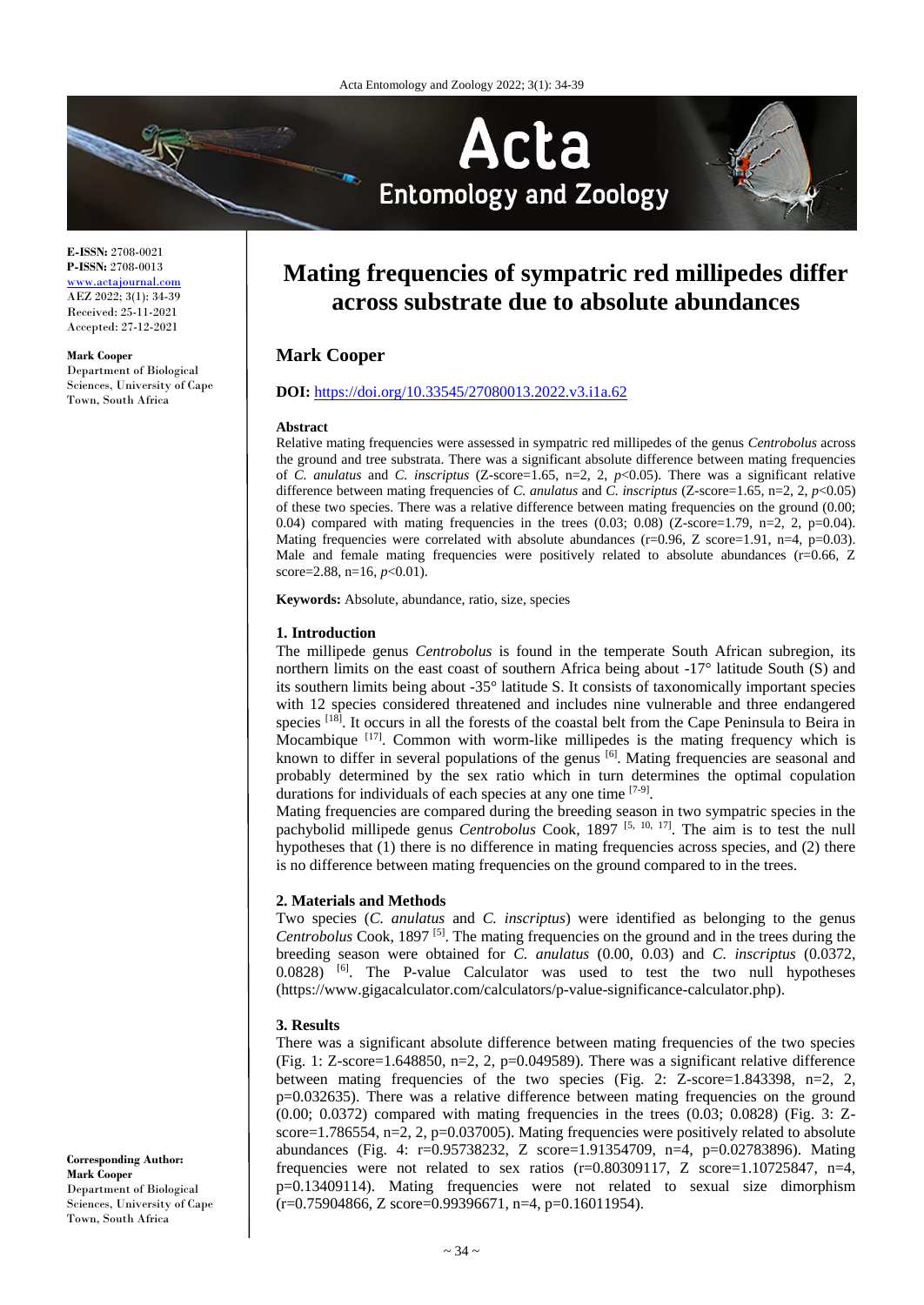Male and female mating frequencies were positively related to absolute abundances (Fig. 5: r=0.66272615, Z score=2.87600145, n=16, p=0.00201380). Male mating frequencies were positively related to absolute abundances (Fig. 6: r=0.68380795, Z score=1.86987087, n=8, p=0.03075081). Female mating frequencies were positively related to absolute abundances (Fig. 7: r=0.76447772, Z score=2.46639674, n=8, p=0.00682401). Mating

frequencies at the end of the season were normal (D=0.2454, K=0.4907, n=4, p=0.4907). Mating frequencies at the beginning for the season were normal (D=0.1441, K=0.2882, n=4, p=0.9937). Mating frequencies on the ground were normal (D=0.3044, K=0.6088, n=4, p=0.2122) Mating frequencies in the trees were normal (D=0.2505, K=0.5009, n=4, p=0.5039).



**Fig 1:** P-value showing a significant absolute difference (0.0450) between the mating frequencies of *Centrobolus anulatus* (0.0150) and *C. inscriptus* (0.06)*.*



**Fig 2:** P-value showing a significant relative difference (3) between the mating frequencies of *Centrobolus anulatus* (0.0150) and *C. inscriptus* (0.06)*.*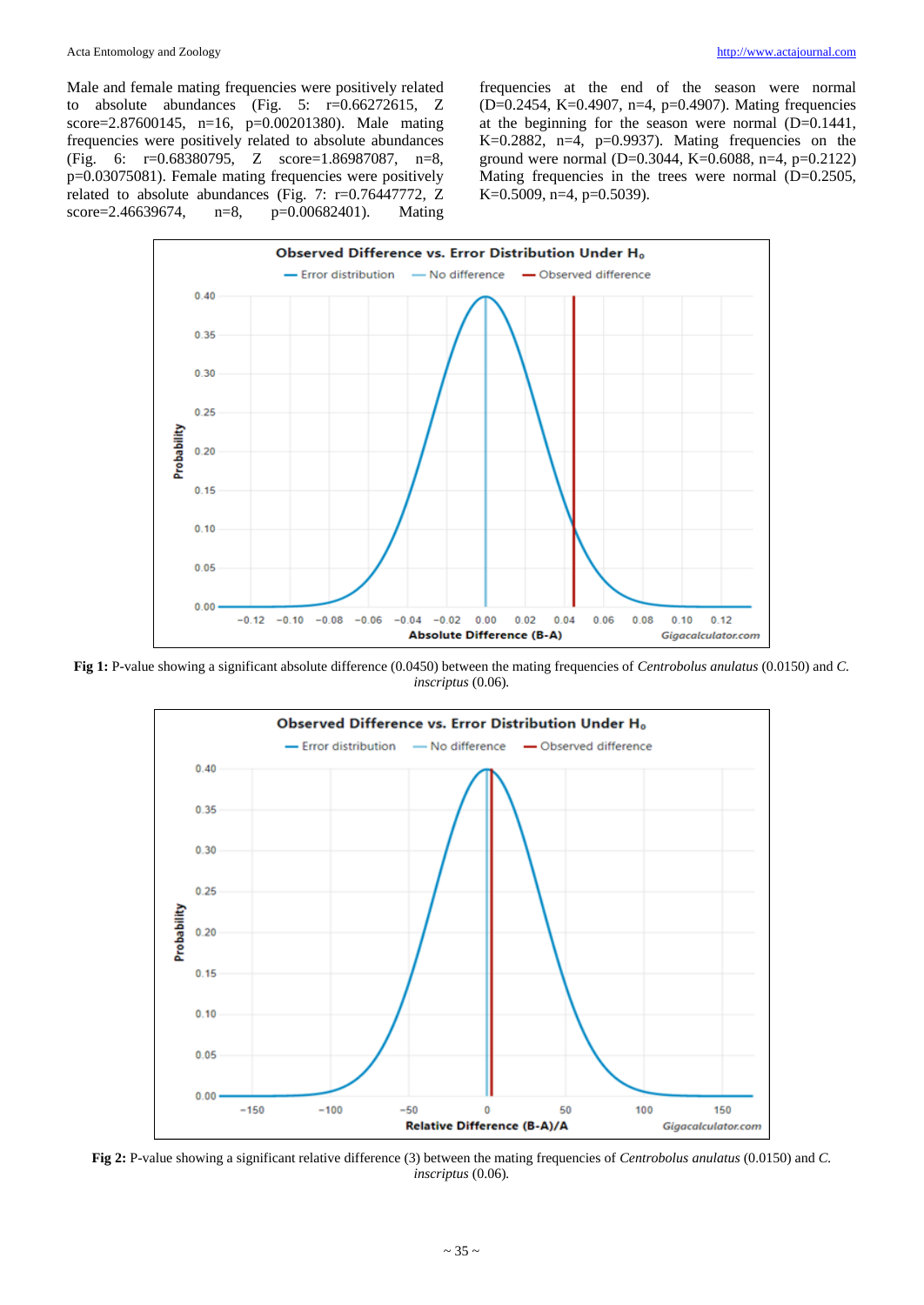

**Fig 3:** The P-value shows a relative difference (2.032258) between mating frequencies on the ground (0.0186) compared with mating frequencies in the trees (0.0564).



**Fig 4:** The positive relationship between mating frequency (x) and absolute abundance (y) in *Centrobolus*.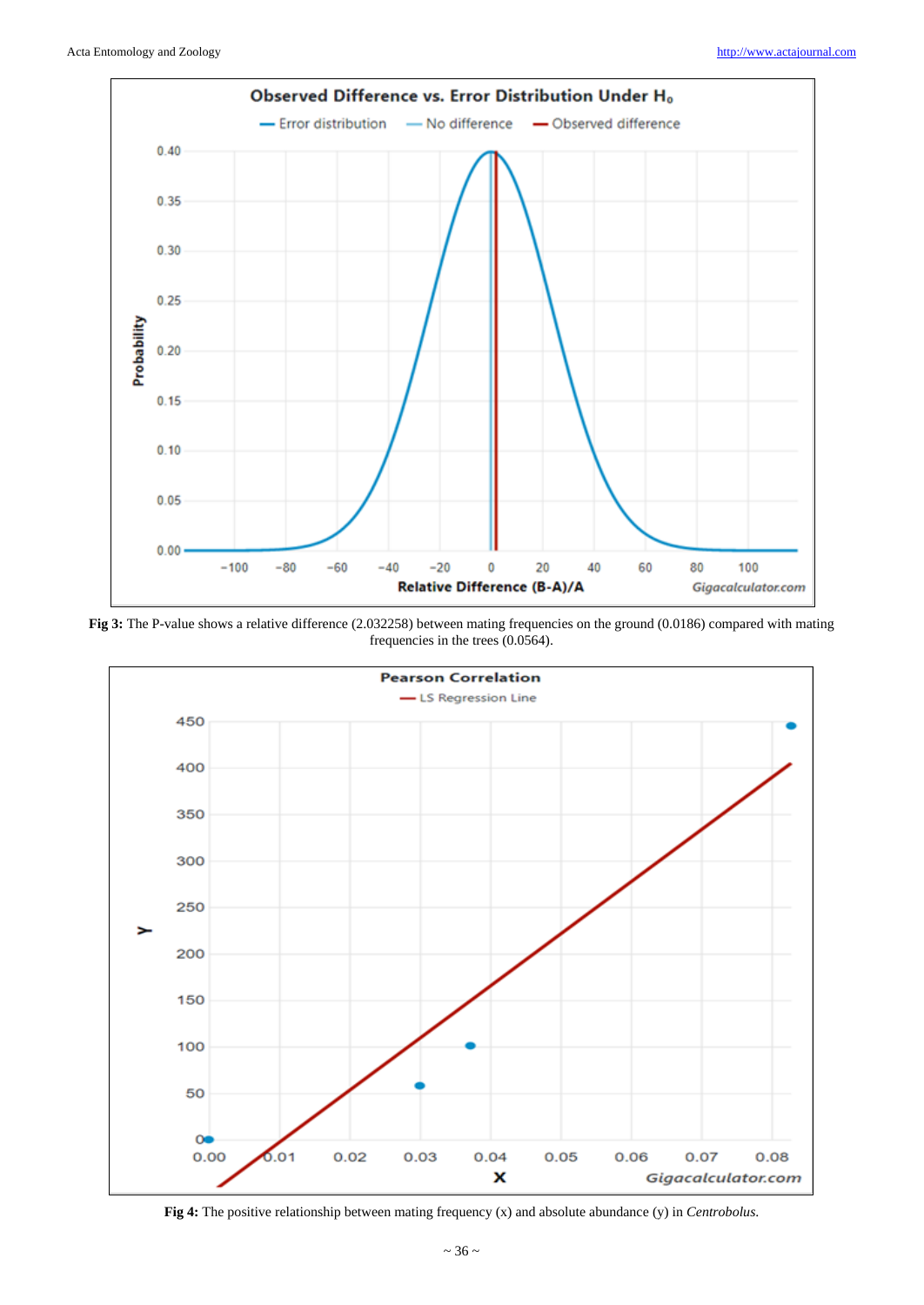

**Fig 5:** The positive relationship between mating frequencies of males and females (x) and absolute abundance (y) in *Centrobolus.*



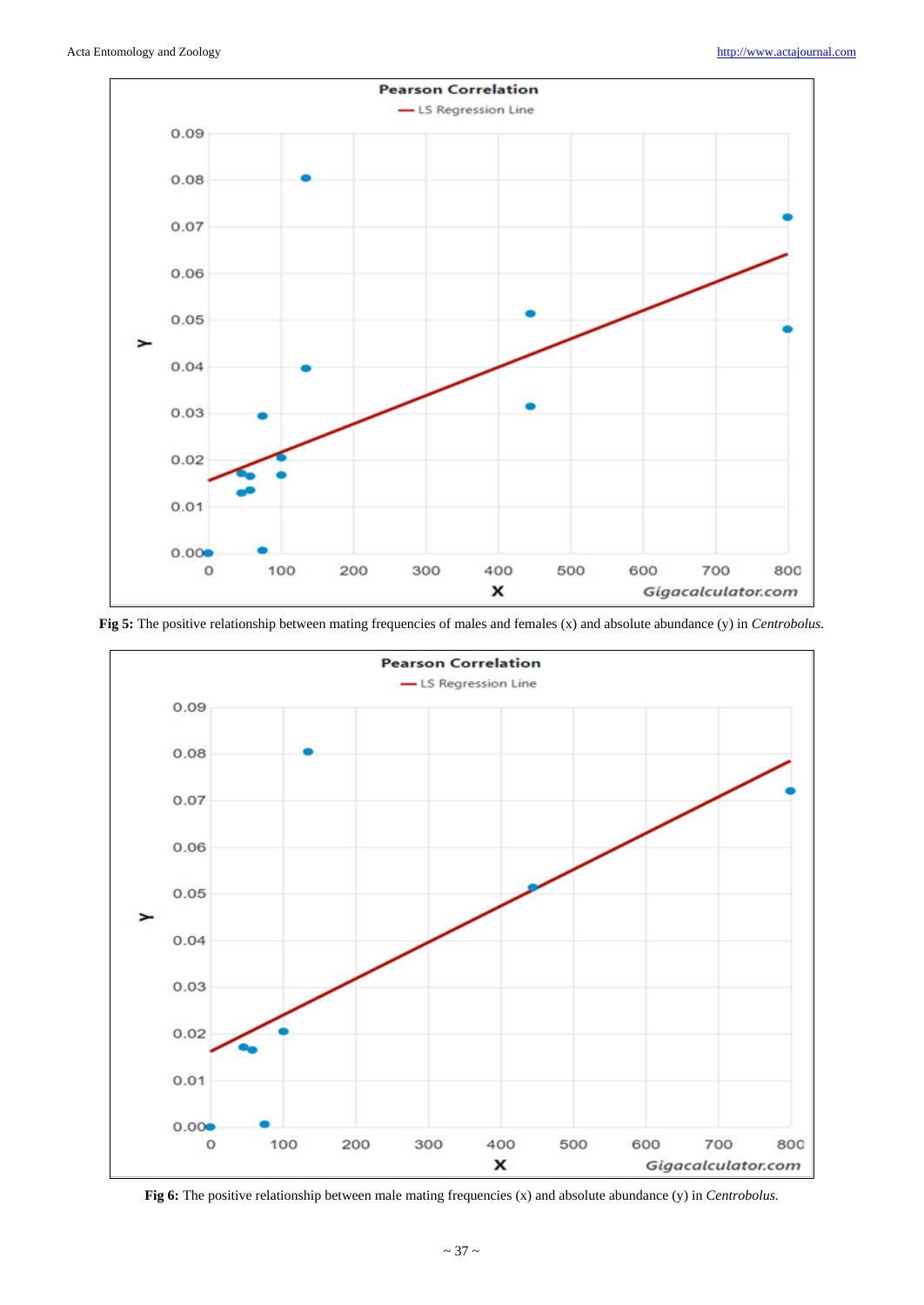

**Fig 7:** The positive relationship between female mating frequencies (x) and absolute abundance (y) in *Centrobolus*

### **4. Discussion**

A difference (absolute and relative) was found between mating frequencies across sympatric *Centrobolus*. *C. anulatus* has the lower mating frequencies (0.00; 0.03) and *C. inscriptus* has the higher mating frequencies (0.0372; 0.0828). This study found mating frequencies recorded in the trees and on the ground in *C. anulatus* and *C. inscriptus*  were also different. This study supports using mating frequency as a component of sexual selection in *Centrobolus* because there was an absolute and relative difference between species and a relative difference in mating frequencies across substrata. Mating frequencies are positively related to absolute abundance.

This is the first example of differences in mating frequencies between sympatric millipede species. Mating frequencies vary with the absolute abundances during seasonal activity patterns in species  $[1, 7, 8, 12-13]$ ; and probably also during daily activity patterns  $[3, 11, 19]$ . Mating frequencies and bias of the sex ratio covary with SSD depending on the time and space in the season. Spatial changes in habitat preference are known in *C. fulgidus* and *C. richardii* [9]. These differences are likely due to the effects of differences in mating frequencies between the latter two species. Similarly, mating frequencies may be usefully investigated and compared with this study.

It is suggested there may be a benefit (direct or indirect) or cost for individuals mating in the tree substratum through dispersal. Mating frequency ultimately influences lifetime reproductive success and advantage through both sperm competition to males and fecundity advantage or disadvantage to females which is possible if they disperse into the trees [15]. Mating frequency was usefully investigated in potato tuber moth *Phthorimaea operculella*  and Baluchistan Melon Fly *Myiopardalis pardalina* [4, 20] . Mating frequency in the female false codling moth *Thaumatotibia leucotreta* is a trade-off between fecundity and longevity [2]. In fungus-growing ants (*Attini*) mating frequency, colony size, polyethism, and sex ratio were related  $^{[21]}$ . The mating frequency of the Papaya Fruit Fly *Toxotrypana curvicauda* was experimentally shown to depend on the availability of the host fruit  $[16]$ . In the Willow Leaf Beetle *Plagiodera versicolora* suboptimal mating frequency exacts a physiological cost that shortens the female life span and reduces fecundity [24]. Female mating frequency increases with temperature in two cricket species, *Gryllodes sigillatus* and *Acheta domesticus* [14]. Similarly, in *Centrobolus* habitat temperatures in the trees are probably higher than on the ground and rise from the forest floor upwards. Body size and shape affected mating frequency in the Brachypterous Grasshopper *Podisma sapporensis* but this was not so in *Centrobolus*<sup>[22]</sup>.

Mating frequency is a useful indicator of mating success and also paternity success in the water strider *Aquarius remigis*  [23]. Copulation duration is probably a misleading indicator of paternity success in polygynandrous mating systems such as millipedes and it is best to determine paternity from mating frequency and sperm precedence. Mating frequencies differ between males and females and are dependent on absolute abundance rather than sex ratio *per se*.